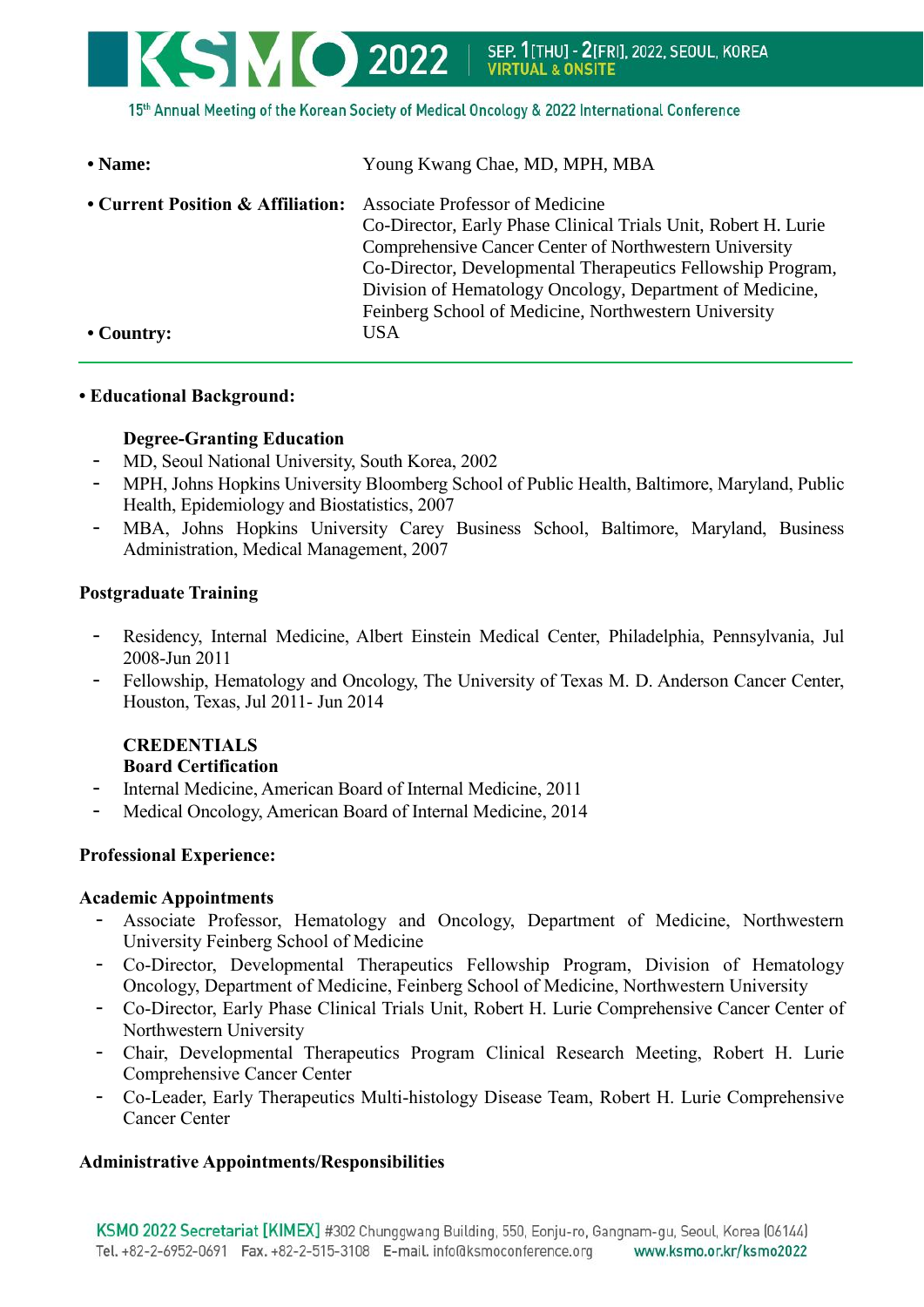

15th Annual Meeting of the Korean Society of Medical Oncology & 2022 International Conference

- Member, Lung Committee & Lung Working Group, Southwest Oncology Group (SWOG) 2015 present
- Vice Chair, Early Therapeutics and Rare Cancer Committee, Southwest Oncology Group (SWOG) 2015 - present
- Member, Molecular Tumor Board, ASCO Targeted Agent and Profiling Utilization Registry (TAPUR) Study

## **• Professional Organizations:**

- American Society of Clinical Oncology (ASCO)
- American Association for Cancer Research (AACR)
- Society for Immunotherapy of Cancer (SITC)
- International Association for the Study of Lung Cancer (IASLC)

## **• Main Scientific Publications:**

- 1. **Chae YK**, Gagliato Dde M, Pai SG, Carneiro B, Mohindra N, Giles FJ, Ramakrishnan-Geethakumari P, Sohn J, Liu S, Chen H, Ueno N, Hortobagyi G, Gonzalez-Angulo AM. The Association between EGFR and cMET Expression and Phosphorylation and Its Prognostic Implication in Patients with Breast Cancer. PLoS One. 2016 Apr 7;11(4):e0152585. doi: 10.1371/journal.pone.0152585. PubMed PMID: 27055285.
- 2. **Chae YK**, Anker JF, Carneiro BA, Chandra S, Kaplan J, Kalyan A, Santa-Maria CA, Platanias LC, Giles FJ . Genomic landscape of DNA repair genes in cancer. Oncotarget. 2016 Apr 26;7(17):23312-21. doi: 10.18632/oncotarget.8196. PubMed PMID: 27004405.
- 3. **Chae YK**, Davis AA, Carneiro BA, Chandra S, Mohindra N, Kalyan A, Kaplan J, Matsangou M, Pai S, Costa R, Jovanovic B, Cristofanilli M, Platanias LC, Giles. Concordance between genomic alterations assessed by next-generation sequencing in tumor tissue or circulating cell-free DNA. Oncotarget. 2016 Oct 4;7(40):65364-65373. doi: 10.18632/oncotarget.11692. PMID: 27588476.
- 4. **Chae YK**, Davis AA, Jain S, Santa-Maria C, Flaum L, Beaubier N, Platanias LC, Gradishar W, Giles FJ, Cristofanilli M. Concordance of Genomic Alterations by Next-Generation Sequencing in Tumor Tissue versus Circulating Tumor DNA in Breast Cancer. Mol Cancer Ther. 2017 Jul;16(7):1412-1420. doi: 10.1158/1535-7163.MCT-17-0061. PMID: 28446639.
- 5. **Chae YK**, Pan AP, Davis AA, Patel SP, Carneiro BA, Kurzrock R, Giles FJ. [Path toward](https://www.ncbi.nlm.nih.gov/pubmed/29203694)  [Precision Oncology: Review of Targeted Therapy Studies and Tools to Aid in Defining](https://www.ncbi.nlm.nih.gov/pubmed/29203694)  ["Actionability" of a Molecular Lesion and Patient Management Support.](https://www.ncbi.nlm.nih.gov/pubmed/29203694) Mol Cancer Ther. 2017 Dec;16(12):2645-2655. doi: 10.1158/1535-7163.MCT-17-0597. PMID: 29203694.
- 6. **Chae YK**, Anker JF, Bais P, Namburi S, Giles FJ, Chuang JH. Mutations in DNA repair genes are associated with increased neo-antigen load and activated T cell infiltration in lung adenocarcinoma. Oncotarget. 2017 Dec 15;9(8):7949-7960. doi: 10.18632/oncotarget.23742. PubMed PMID: 29487705.
- 7. **Chae YK**, Choi WM, Bae WH, Anker J, Davis AA, Agte S, Iams WT, Cruz M, Matsangou M, Giles FJ. Overexpression of adhesion molecules and barrier molecules is associated with differential infiltration of immune cells in non-small cell lung cancer. Sci Rep. 2018 Jan 18;8(1):1023. doi: 10.1038/s41598-018-19454-3. PubMed PMID: 29348685.
- 8. **Chae YK**, Chang S, Ko T, Anker J, Agte S, Iams W, Choi WM, Lee K, Cruz M. Epithelialmesenchymal transition (EMT) signature is inversely associated with T-cell infiltration in nonsmall cell lung cancer (NSCLC). Sci Rep. 2018 Feb 13;8(1):2918. doi: 10.1038/s41598-018- 21061-1. PubMed PMID: 29440769.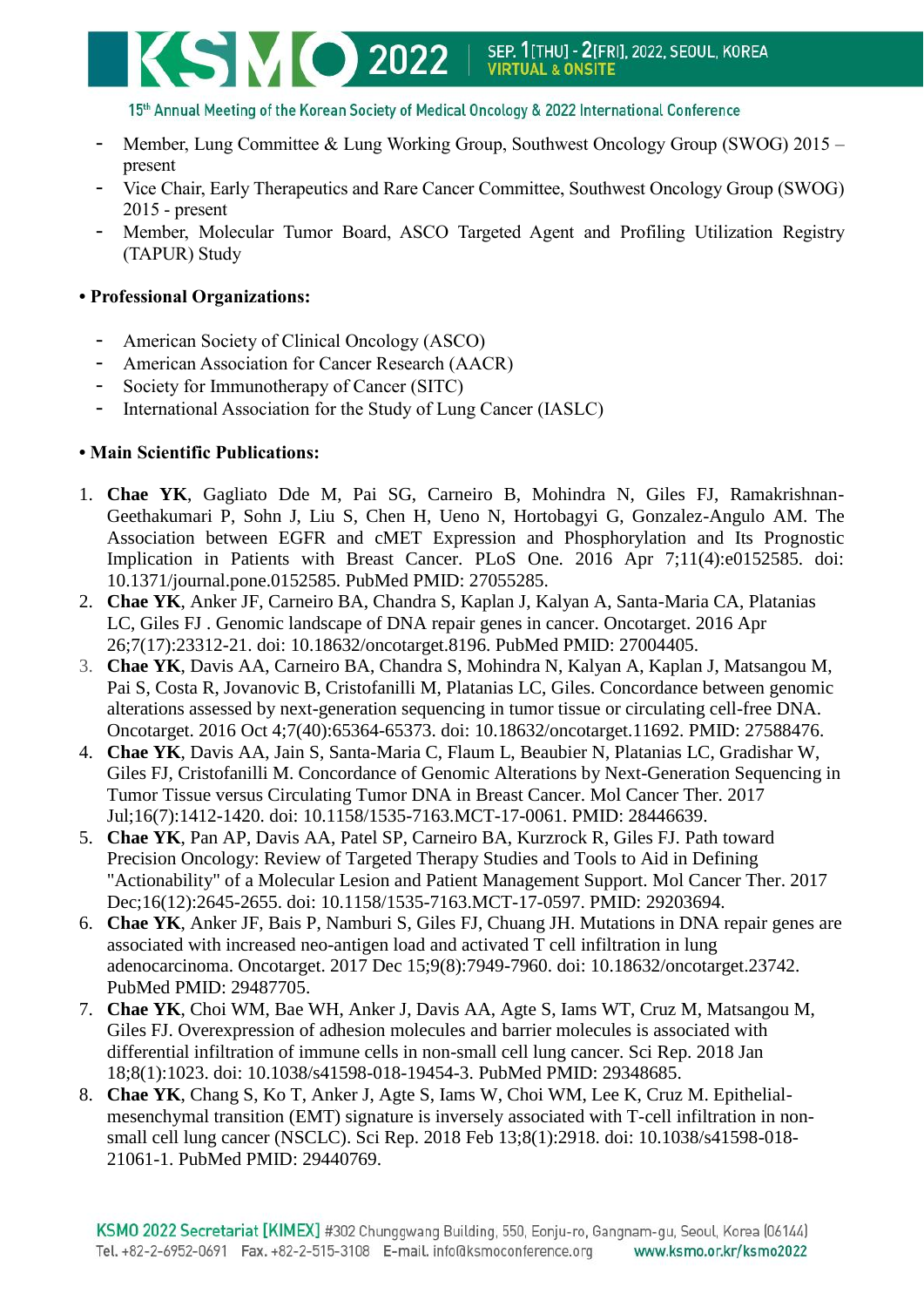

15th Annual Meeting of the Korean Society of Medical Oncology & 2022 International Conference

- 9. **Chae YK**, Tamragouri KB, Chung J, Lin X, Miller V, Ali SM, and Giles FJ. Large-Cell Neuroendocrine Carcinoma of the Lung: A Focused Analysis of BRAF Alterations and Case Report of a BRAF Non-V600–Mutated Tumor Responding to Targeted Therapy. doi: 10.1200/PO.17.00150. *JCO Precision Oncology* - published online February 16, 2018.
- 10. **Chae YK**, Galvez C, Anker JF, Iams WT, Bhave M. Cancer immunotherapy in a neglected population: The current use and future of T-cell-mediated checkpoint inhibitors in organ transplant patients. Cancer Treat Rev. 2018 Feb;63:116-121. doi: 10.1016/j.ctrv.2017.12.004. Review. PMID: 29276997.
- 11. **Chae YK**, Arya A, Iams W, Cruz MR, Chandra S, Choi J, Giles F. Current landscape and future of dual anti-CTLA4 and PD-1/PD-L1 blockade immunotherapy in cancer; lessons learned from clinical trials with melanoma and non-small cell lung cancer (NSCLC). J Immunother Cancer. 2018 May 16;6(1):39. doi: 10.1186/s40425-018-0349-3. PubMed PMID: 29769148.
- 12. **Chae YK**, Oh MS. Detection of Minimal Residual Disease Using ctDNA in Lung Cancer: Current Evidence and Future Directions. J Thorac Oncol. 2019 Jan;14(1):16-24. doi: 10.1016/j.jtho.2018.09.022. Review. PMID: 30296486.
- 13. **Chae YK**, Anker JF, Oh MS, Bais P, Namburi S, Agte S, Giles FJ, Chuang JH. Mutations in DNA repair genes are associated with increased neoantigen burden and a distinct immunophenotype in lung squamous cell carcinoma. Sci Rep. 2019 Mar 1;9(1):3235. doi: 10.1038/s41598-019-39594- 4. PMID: 30824826.
- 14. **Chae YK**, Davis AA, Raparia K, Agte S, Pan A, Mohindra N, Villaflor V, Giles F. Association of Tumor Mutational Burden With DNA Repair Mutations and Response to Anti-PD-1/PD-L1 Therapy in Non-Small-Cell Lung Cancer. Clin Lung Cancer. 2019 Mar;20(2):88-96.e6. doi: 10.1016/j.cllc.2018.09.008. PMID: 30425022.
- 15. **Chae YK**, Davis AA, Agte S, Pan A, Simon NI, Iams WT, Cruz MR, Tamragouri K, Rhee K, Mohindra N, Villaflor V, Park W, Lopes G, Giles FJ. Clinical Implications of Circulating Tumor DNA Tumor Mutational Burden (ctDNA TMB) in Non-Small Cell Lung Cancer. Oncologist. 2019 Jun;24(6):820-828. doi: 10.1634/theoncologist.2018-0433. PMID:30867242.
- 16. **Chae YK**, Viveiros P, Lopes G, Sukhadia B, Sheikh MM, Saravia D, Florou V, Sokol ES, Frampton GM, Chalmers ZR, Ali SM, Ross JS, Chang S, Wang S, Chiec L, Rahbari A, Mohindra N, Villaflor V, Shin SH, Oh M, Anker J, Park LC, Wang V, Chuang J, Park W. Clinical and Immunological Implications of Frameshift Mutations in Lung Cancer. J Thorac Oncol. 2019 Oct;14(10):1807-1817. doi: 10.1016/j.jtho.2019.06.016. PMID: 31238177.
- 17. Patel SP, Othus M , **Chae YK**, Giles FJ, Hansel DE, Singh PP, Fontaine A , Shah MH , Kasi A, Baghdadi TA , Matrana M, Gatalica Z , Korn WM , Hayward J, McLeod C, Chen HX , Sharon E, Mayerson E, Ryan CW, Plets M, Blanke CD, Kurzrock R. A Phase II Basket Trial of Dual Anti-CTLA-4 and Anti-PD-1 Blockade in Rare Tumors (DART SWOG 1609) in Patients with Nonpancreatic Neuroendocrine Tumors. Clin Cancer Res. 2020 May 15;26(10):2290-2296. doi: 10.1158/1078-0432.CCR-19-3356. PMID: 31969335.
- 18. Cho GJ, Oh MS, Oh MJ, Park KV, Han SW, **Chae YK**. Peripartum Blood Transfusions are Associated with Increased Risk of Cancer: A National Retrospective Cohort Study. Clin Epidemiol. 2020 Jun 19;12:659-666. doi: 10.2147/CLEP.S244443. PMID: 32606991.
- 19. Davis AA, Iams WT, Chan D, Oh MS, Lentz RW, Peterman N, Robertson A, Shah A, Srivas R, Wilson, TJ, Lambert NJ, George PS, Wong B, Wood HW, Close JC, Tezcan A, Nesmith K, Tezcan H, **Chae YK**. Early Assessment of Molecular Progression and Response by Wholegenome Circulating Tumor DNA in Advanced Solid Tumors. Mol Cancer Ther. 2020 Jul;19(7):1486-1496. doi:10.1158/1535-7163.MCT-19-1060. PMID: 32371589.
- 20. **Chae YK**, Hong F, Vaklavas C, Cheng HH, Hammerman P, Mitchell EP, Zwiebel JA, Iv y SP, Gray RJ, Li S, McShane LM, Rubinstein LV, Patton D, Williams PM, Hamilton S R, Mansfield A, Conley BA, Arteaga CL, Harris LN, O'Dwyer PJ, Chen AP, Flaherty K